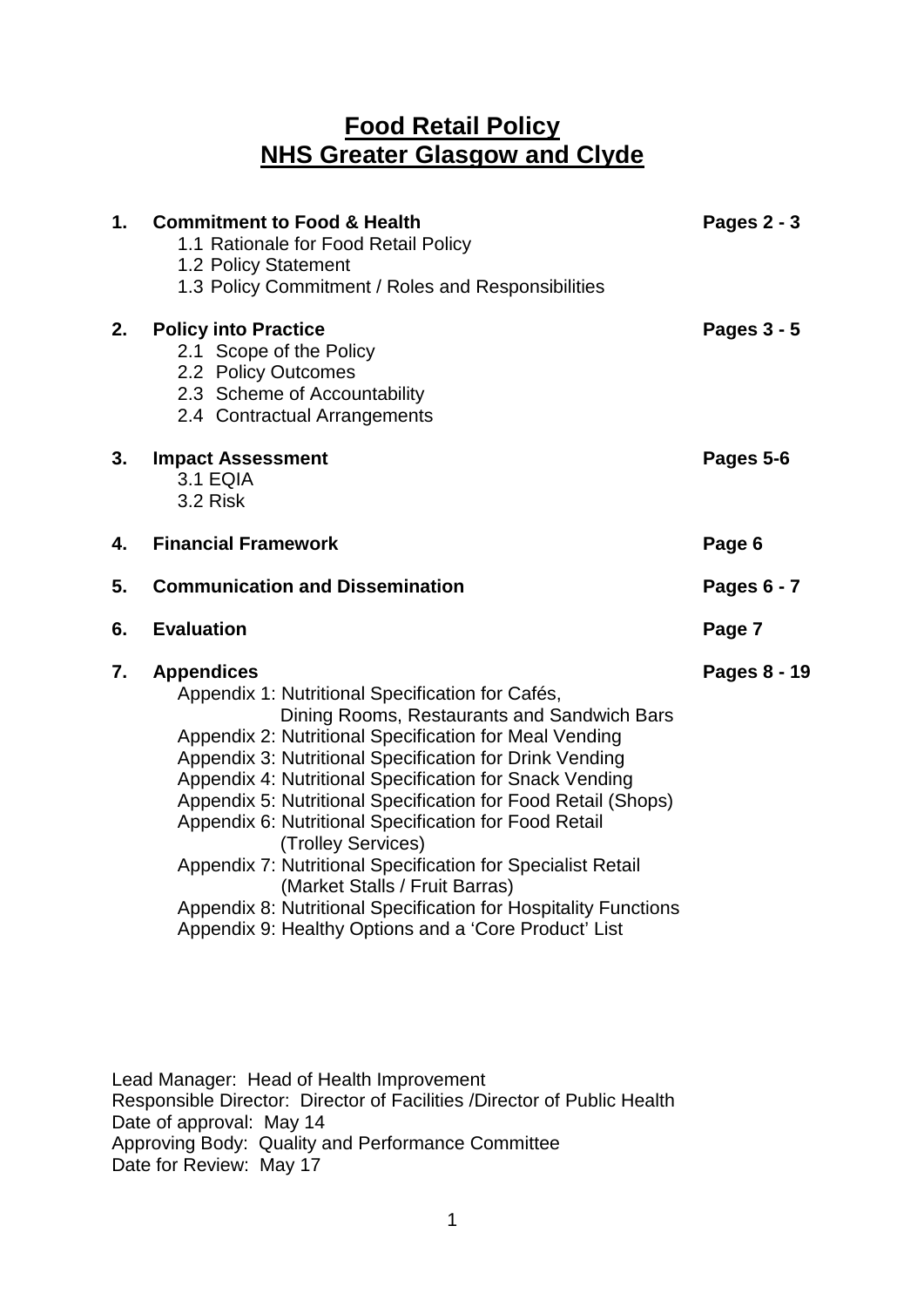# **1. Commitment to Food & Health**

### 1.1 Rationale for Food Retail Policy

NHS Greater Glasgow & Clyde (NHSGGC) has a pivotal responsibility to promote health within its population. The relationship between a diet and health status is unequivocal. The Board has endorsed a policy position on food, fluid and nutrition since 1993. The extant Food, Fluid and Nutrition (FFN) policy was approved in 2008 and was subsequently reviewed in 2011.

The Board Policy is aligned with National policy and guidance for healthy eating such as 'Recipe for Success – Scotland's Drink and Food Policy (2009)' and 'Obesity Route Map' (2010) and the 'Chief Executive Letter 01 (CEL1) Health Promoting Health Service' (2010) requiring the NHS to increase availability, access and opportunities for healthier choices around food and drink for staff, visitors and patients in our hospitals. (This guidance does not include inpatient hospital food provision which is detailed in other national standards and policy)

This Food Retail policy supports the delivery of the following FFN Policy objectives:

- Objective 1: The promotion of a healthy and safe diet for Greater Glasgow and Clyde population
- Objective 2: The availability of an acceptable and appropriate healthy diet for employees, visitors and outpatients within NHS Greater Glasgow and Clyde

The purpose of the Food Retail Policy is to increase and promote access to healthier food and drink choices for patients, visitors and staff throughout NHS facilities, maintain compliance with associated National policy and develop an 'exemplar' position by NHSGGC.

This policy requires to:

- Determine the nutritional specification for food and drink provided for sale by NHSGGC
- Determine the nutritional specification for food and drink provided for sale on NHSGGC premises by external retailers, cafes, vending suppliers and voluntary organisations
- Communicate expectations regarding the promotion of all food and drink provided for sale on NHSGGC premises

# 1.2 Policy Statement

*NHS Greater Glasgow and Clyde is committed to the continuous improvement of the diet of our population and will demonstrate this through the delivery of healthier food and drink choices throughout all Retail facilities located within NHSGGC estate.*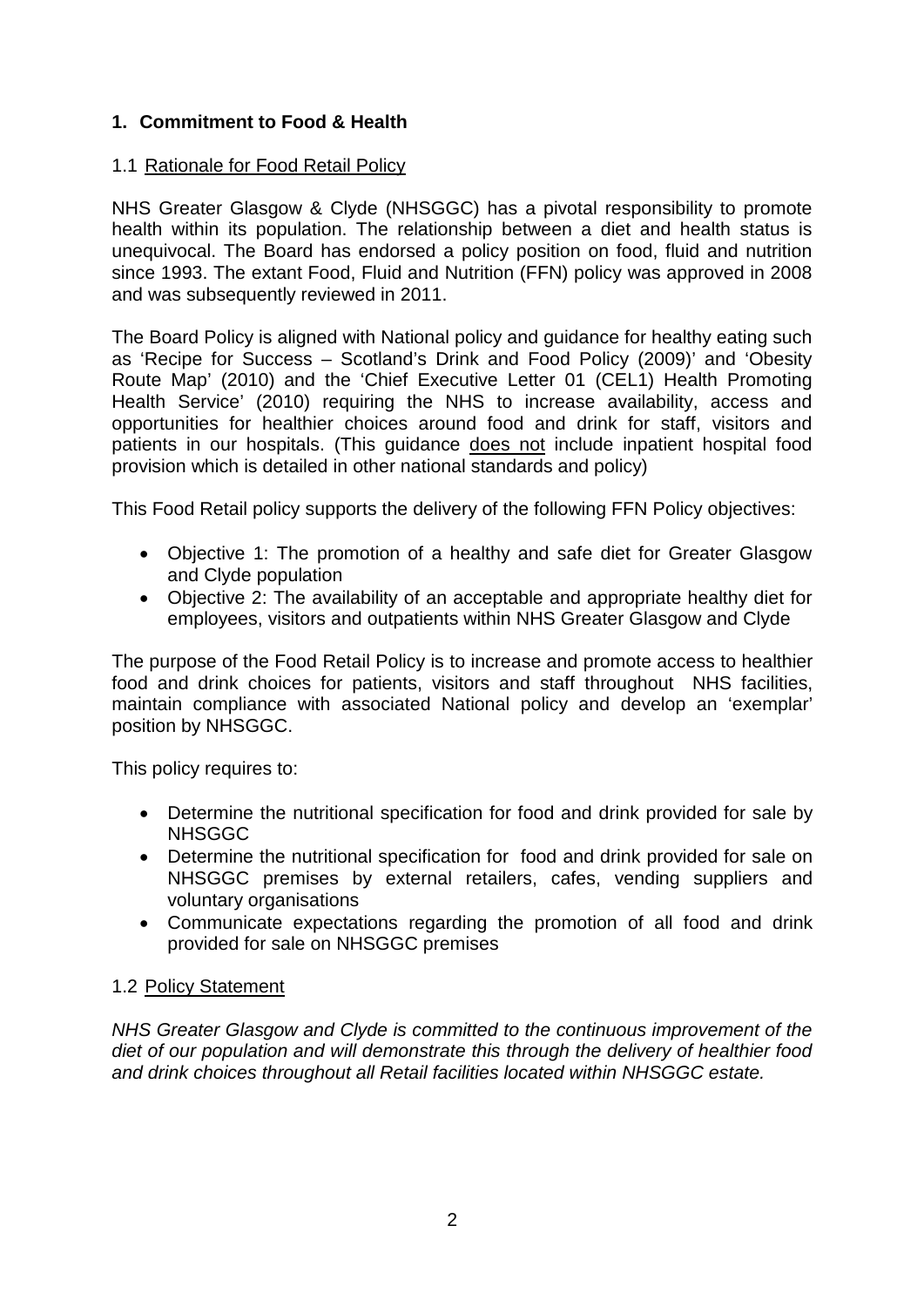### 1.3 Policy Commitment / Roles and Responsibilities

The policy requires visible commitment and leadership at all levels across the service to ensure exemplorary practice is achieved. Leadership for the policy will be developed through:

- Sponsorship for the policy from the Food, Fluid and Nutrition Planning and Implementation Group chaired by NHS GGC Board Nurse Director
- Adoption and audit of a nutritional specification for all external / retailers and voluntary organisations as part of standardised 'leasing' arrangements by NHSGGC Director of Facilities and Director of Public Health
- Adoption and audit of a nutritional specification for all internal retail and/or catering (inc vending) facilities as part of standard operating practice by NHSGGC Director of Facilities and Director of Public Health
- Development of promotional interventions to increase the uptake of healthier choices in collaboration with internal/ external providers by Director of Public **Health**
- Compliance reporting on all associated National standards including Health Promoting Health Service by Director of Public Health

### **2. Policy into Practice**

#### 2.1 Scope of the Policy

The Food Retail policy (will) operate in conjunction with NHSGGC's Food, Fluid and Nutrition Policy and encompasses all aspects of Food and Drink sales across the various retail locations in NHSGGC.

The policy therefore extends to all:

- In-house managed services
	- > Aroma Cafes
	- > Dining Rooms
	- > Drink Vending
	- > Snack Vending
	- > Meal Vending
	- > Trolley Services
	- > Hospitality functions
- Externally managed services
	- > Retail shops
	- > Cafes
	- > Trolley Services
	- > Market stalls
	- > Fruit Barras
	- > Hospitality functions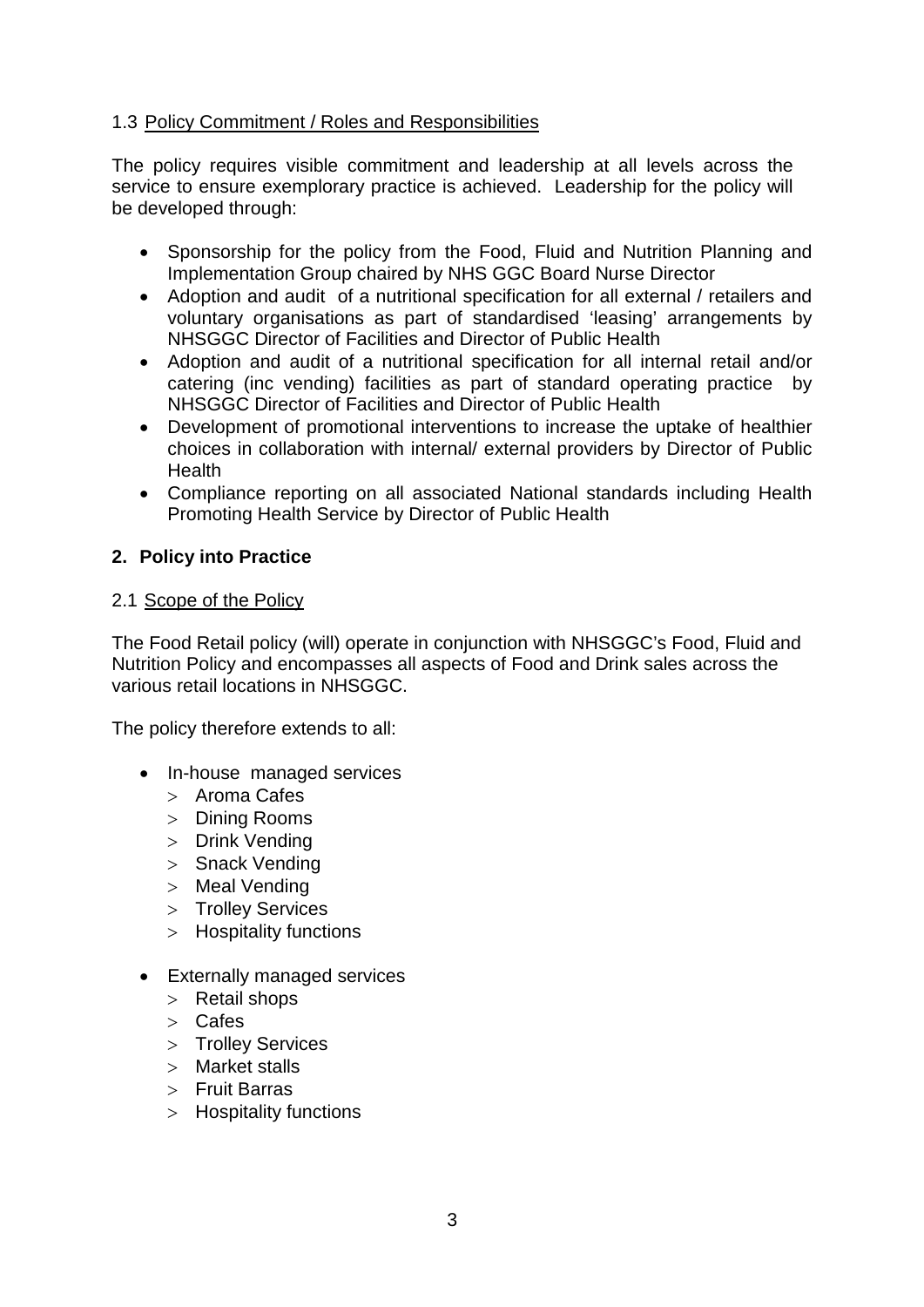The policy incorporates and builds on the extant nutritional expectations /specifications in place within NHSGGC and outlined in Appendicies 1-8 and includes:

- Healthy Living Basic and Plus Award (HLA) [www.healthylivingaward.co.uk](http://www.healthylivingaward.co.uk/)
- Scottish Grocers Federation's Healthy Living Programme Gold Standard (SGF) <http://www.scottishshop.org.uk/sgfhlp>
- NHSGGC Vending Policy (2008) / HLA Vending

A number of NHSGGC staff are based within facilities shared with partner organisations. This policy (and/or specific nutritional specifications contained) is suitable for adoption with partner organisations through local negotiation.

# 2.2 Policy Outcomes

The expected outcomes for the Food Retail Policy are:

- a) All Drink Vending will contain only sugar free items
- b) All Snack Vending will achieve 50% 'healthy choices' as specified in the Vending policy
- c) All Meal Vending will achieve HLA criteria
- d) All cafes / dining facilities will achieve HLA / HLA Plus criteria as eligible
- e) All In-house café / dining facilities will adopt a pricing structure that favours healthier options.
- f) All retail outlets and shops will provide a range of healthy options\* as core retail items in line with SGF/HLA standards
- g) All retail outlets and shops will clearly promote healthier choices through use of NHS branded promotional logos, signage etc. in line with SGF/HLA standards
- h) All retail outlets and shops will only promote healthy options\* at point of sale
- i) All retail outlets and shops will provide 70% compliance with sugar free drinks or a limited range of sugar based drinks
- *j)* All commercial advertising (such as that located on vending machines, shop fronts etc) on NHS premises will exclude products high in sugar and/or fat
- k) All trolley services will include a defined range of healthy options\*and achieve 50% 'healthy choices' in line with HLA
- l) Fruit and Vegetables will be made available for routine sale in all major acute sites
- m) The range of healthy products\* routinely offered for sale will be extended through liaison with National Procurement/ National Facilities contracts
- n) A healthy food choice campaign developed in partnership with vending suppliers, external retailers and voluntary organisations will be established.
- o) NHSGGC will maintain a zero tolerance approach to the sale of all tobacco products and alcohol.

\* Healthy Options and a 'core product' list are defined in Appendix 9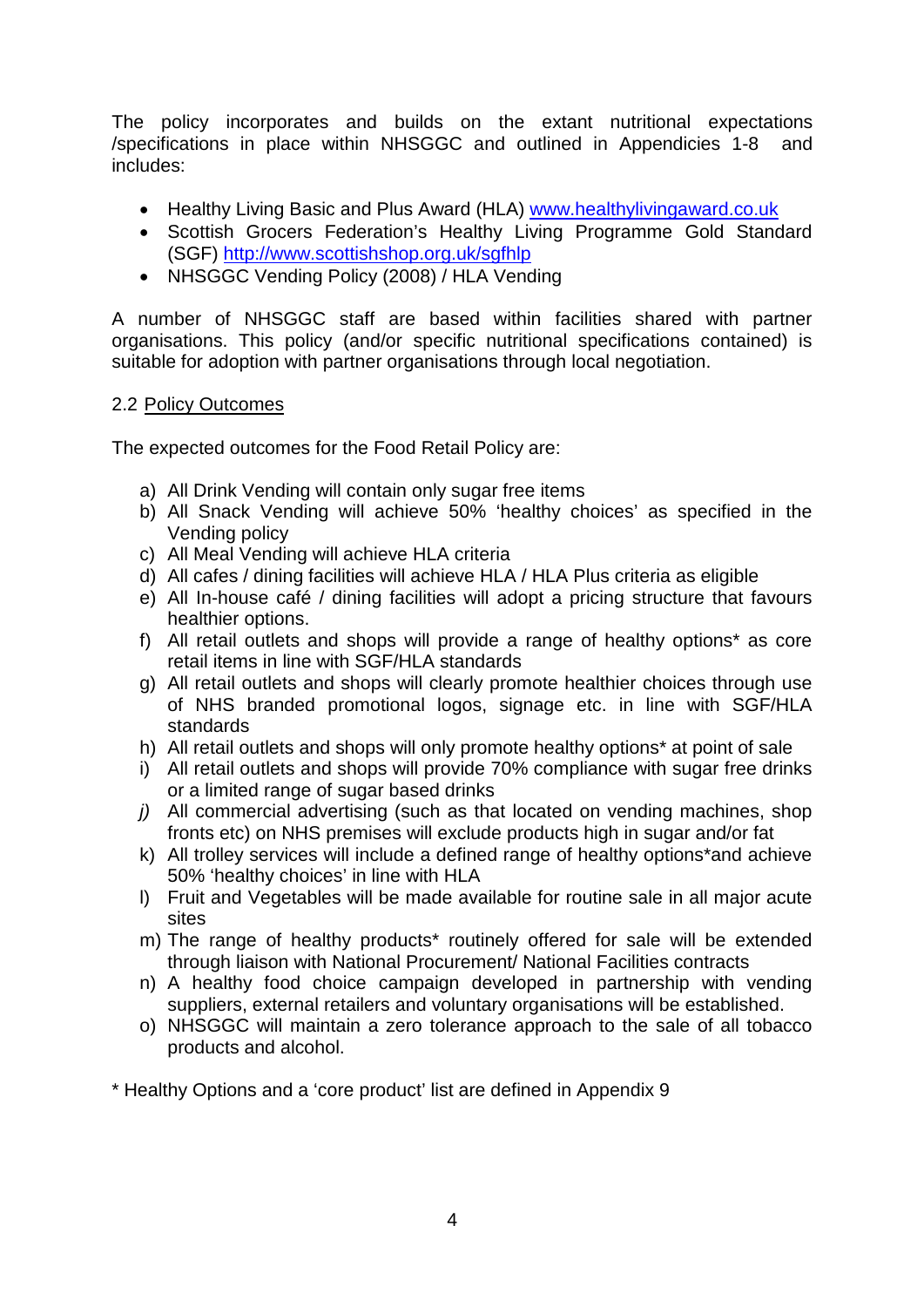### 2.3 Scheme of Accountability

The Food Retail Policy requires an integrated approach across NHSGGC which will be facilitated by the Food, Fluid and Nutrition PIG and its associated sub-structures. The Board's Nurse Director will chair the PIG and continue to deliver the Nutrition champion role for NHSGGC.

The Food, Fluid and Nutritional Care PIG will receive:

- quarterly progress reports on workplan and policy outcomes
- quarterly compliance reports/audit for all Inhouse services
- quarterly observational reports/audit for all External services
- annual progress reports/self assessments compiled in conjunction with external services
- annual compliance reports in relation to National standards (HLA/SGF)
- adhoc 'mystery shopper' reports

The Food, Fluid and Nutritional Care PIG will provide for approval by the Corporate Management Group / NHSGGC Board Quality and Performance Committee:

• an annual workplan and update linked to Policy Outcomes

Membership of the PIG includes Senior Management representation from Facilities (retail and catering services) and Public Health.

The FFN PIG will ensure close working with the NSGH Project Team and Facilities Director to support the retail feasibility scoping work underway (and subsequent implementation) to address Food Retail Policy requirements for all new premises.

#### 2.4 Contractual Arrangements

The Food Retail Policy will be a requirement of all new lease arrangements and will be included as part of the tender process. All existing leasing will be reviewed in line with renewals of lease agreements.

NHSGGC will work closely with all 'in-term' lease holders to support progression to compliance with the policy.

Ongoing noncompliance with the policy will be subject to sanctions and may lead to a break in lease arrangements.

#### **3. Impact Assessment**

#### 3.1 EQIA

NHS Greater Glasgow and Clyde acknowledges that food choice and dietary intake are influenced by generational, cultural, religious, environmental, socio-economic and lifestyle factors.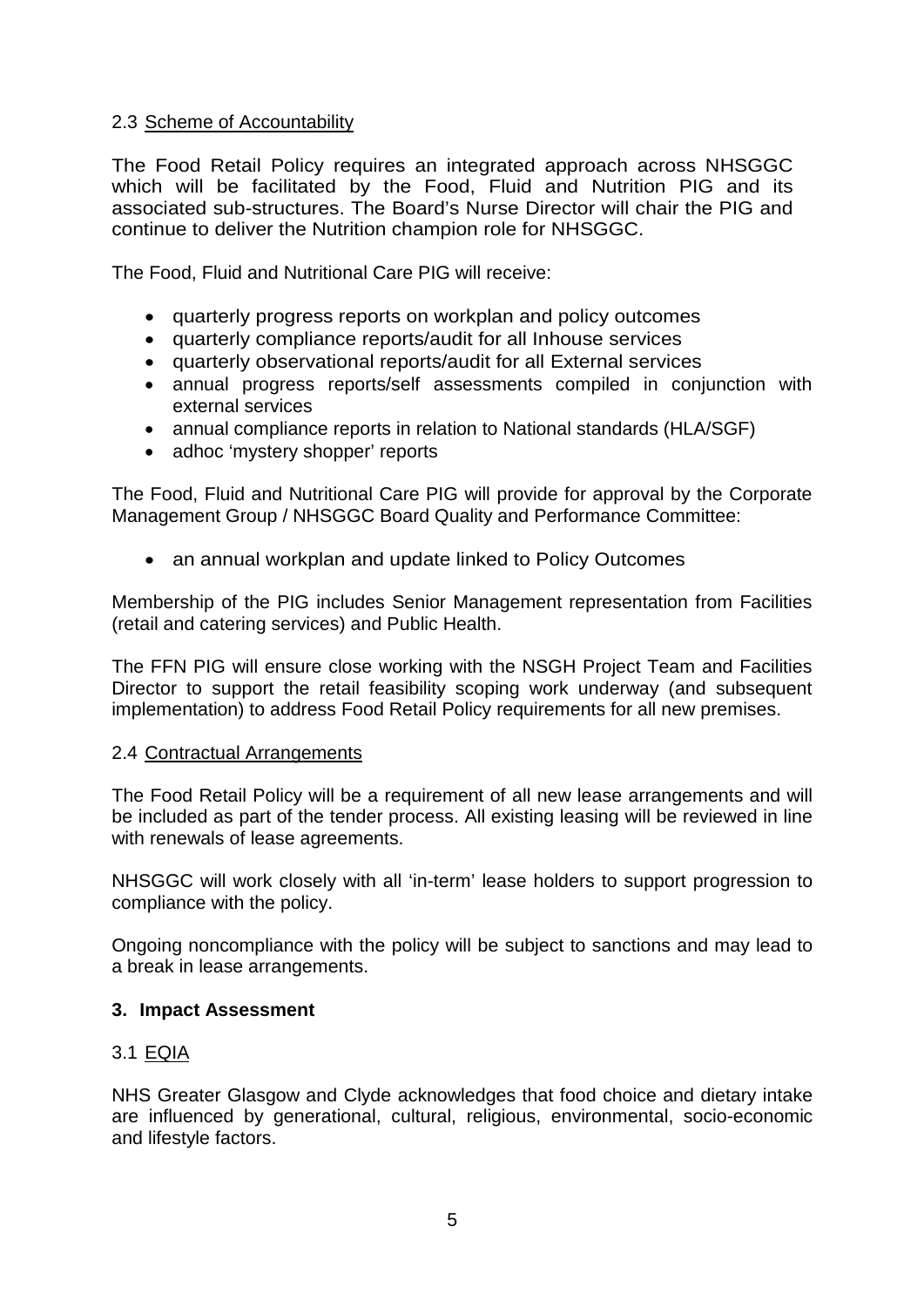A rapid EQIA policy has been undertaken and it is recognised that the content of this policy will have an impact on the availability of foods that comply with religious dietary requirements. It is recommended that food retail services are required to provide suitable options as part of the range of items offered for sale.

### 3.2 Risk

NHSGGC does not (directly and/or via external providers) consistently provide sufficient healthy options to enable staff, visitors and patients to easily access a healthy diet whilst on NHSGGC premises. Adoption of policy will help mitigate this risk.

NHSGGC exposure to negative publicity regarding compliance with National Standards and Policies as well as public expectation of NHS organisations to provide exemplary practice in healthy eating are High Risk. Adoption of policy will help mitigate this risk.

The Retail Policy may require national companies to change existing product ranges to meet criteria and may impact on commercial lease values. Feasibility scoping and annual reporting arrangements with external companies will inform ongoing policy review.

Current in-house services are required to comply with specification outlined in the policy and demonstrate high levels of compliance. External services with existing lease arrangements are not subject to compliance which may impact negatively on footfall and sales within NHS services. Ensuring that all services are subject to similar nutritional specifications regardless of in-house or external operation will ensure greater consistency. A review of current leasing arrangements would align all commercial leases currently in place.

External services may challenge implementation on an ongoing basis. Detailed monitoring arrangements will be required for external providers. NHSGGC would implement suitable sanctions for non compliance.

#### **4. Financial Framework**

The Food Retail Policy will be supported by the FFN Financial Framework and annual expenditure will be proposed and considered by the FFN PIG. Defined management capacity will require to be aligned within Facilities Directorate. Ongoing planned, preventative maintainance will be required to support optimum retail facilities across NHSGGC estate.

#### **5. Communication and Dissemination**

Extensive consultation will be undertaken with current and potential external providers to agree feasibility in line with all new and renewed lease arrangements. Negotiation with existing lease holders will be undertaken prior to dissemination of the policy.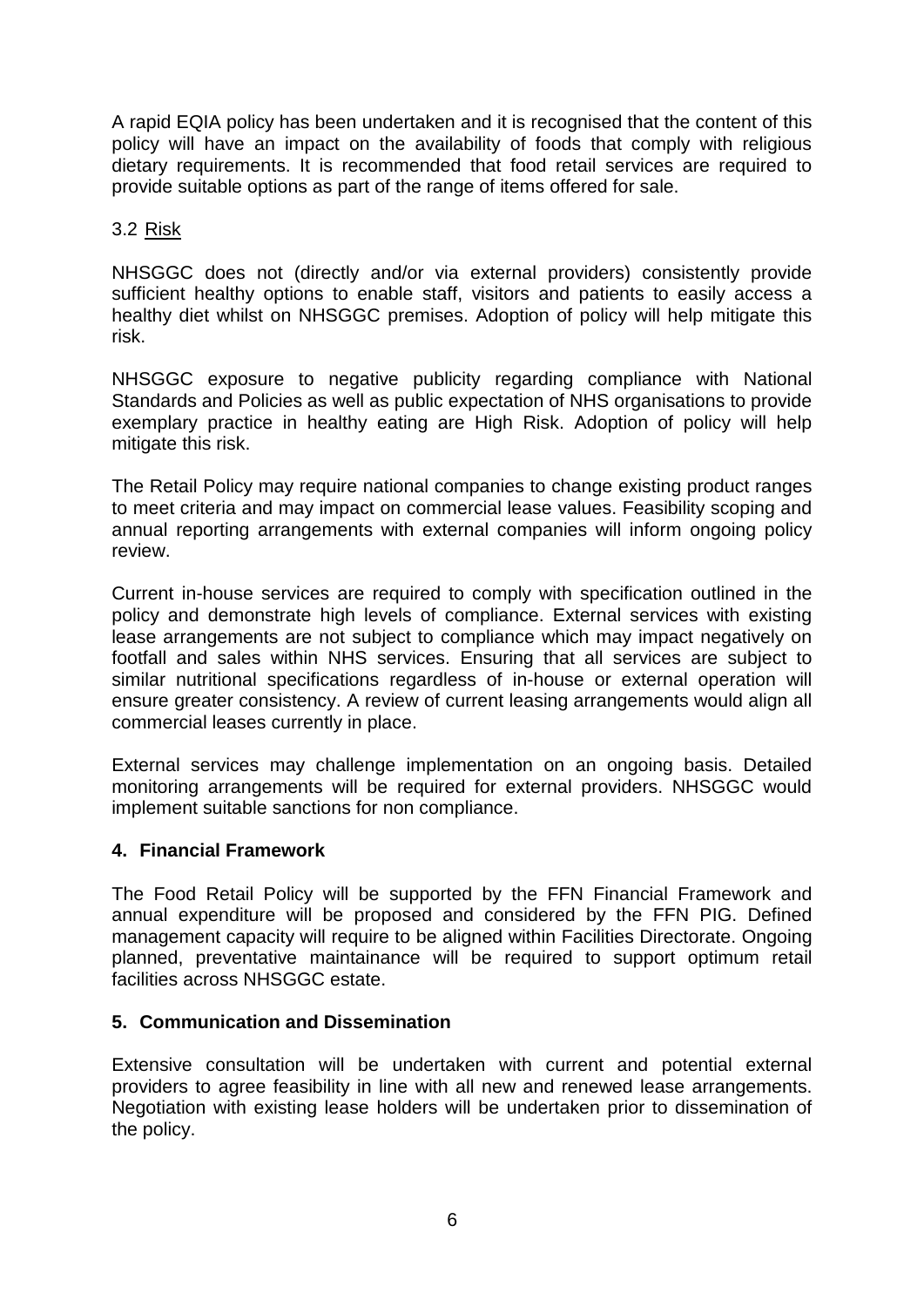The Food Retail Policy supports action to improve employee health and therefore will be considered by Staff Health Strategy Group and Board Area Partnership Forum (APF).

The Food Retail Policy will be located on the NHSGGC website and Intranet.

A detailed communication and implementation plan (workplan) has been developed and is available on the NHSGGC Acute Food, Fluid and Nutrition Staffnet. The communication plan outlines proposals for the Food Choices campaign.

The policy will be made available on request in alternative formats. Requests for alternative formats should be made to [Anna.Baxendale@ggc.scot.nhs.uk](mailto:Anna.Baxendale@ggc.scot.nhs.uk)

#### **6. Evaluation**

The implementation and effectiveness of the policy will be evaluated in relation to achievement of Policy Outcomes.

A monitoring framework will be developed in relation to each outcome and will report back the FFN PIG.

In addition, the ongoing review of compliance against national standards such as HLA / SGF will be undertaken by national agencies external to the Board.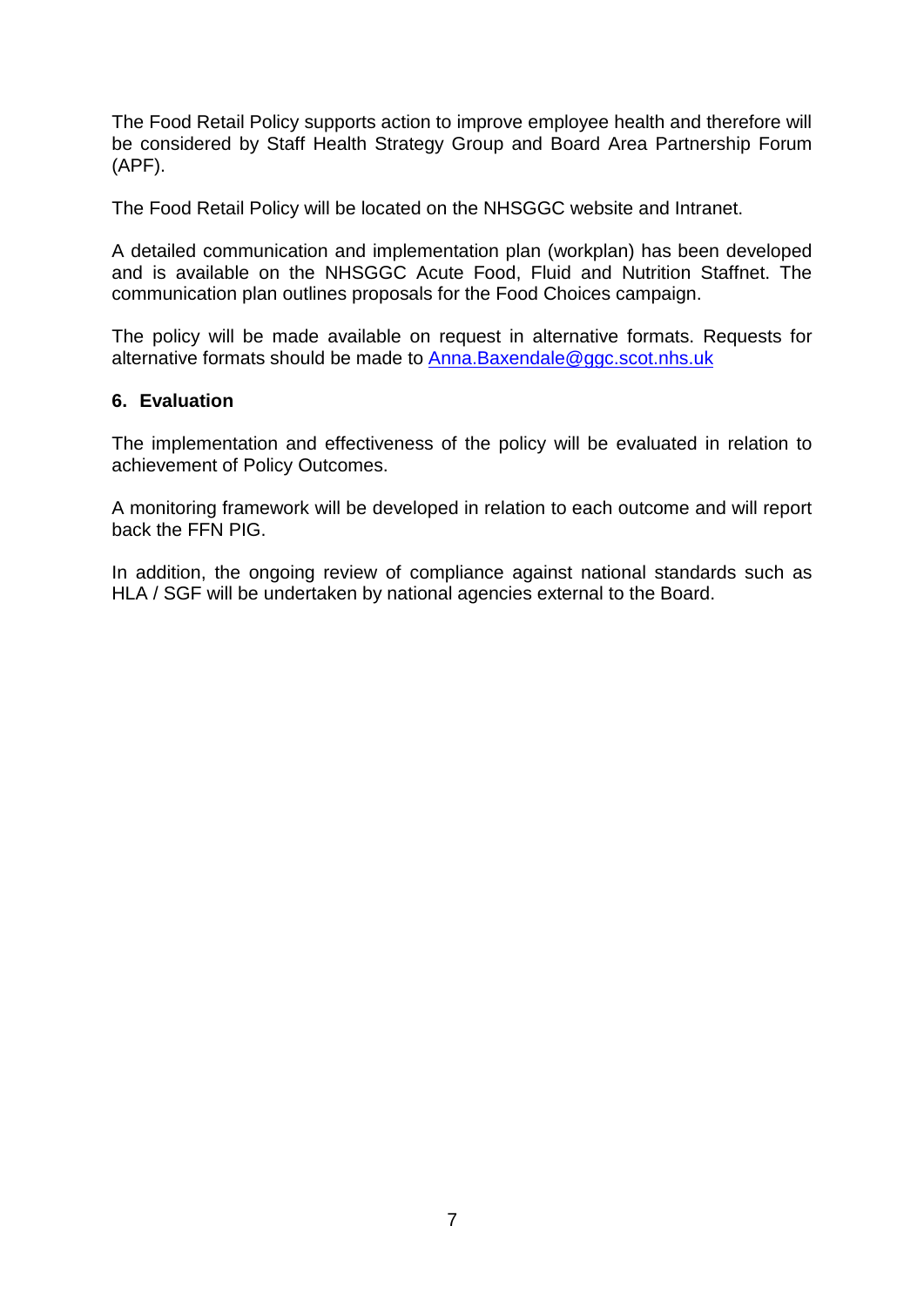#### **APPENDIX 1: NUTRITIONAL SPECIFICATION FOR CAFÉS, DINING ROOMS, RESTERAUNTS AND SANDWICH BARS**

# **Complicance Criteria:**

• Healthy Living Award / Healthy Living Award Plus [www.healthylivingaward.co.uk](http://www.healthylivingaward.co.uk/)

# **Policy Outcome:**

- All cafes / dining facilities will achieve HLA / HLA Plus criteria as eligible
- All In-house café / dining facilities will adopt a pricing structure that favours healthier options.

|                                                  | <b>HLA Basic</b>                                                                                                                                                                                                                                                                                                                                                                                                                                                                                                                                                                | <b>HLA Plus - The criteria for</b><br>the Basic award must still<br>be met.                                                                                                                        |
|--------------------------------------------------|---------------------------------------------------------------------------------------------------------------------------------------------------------------------------------------------------------------------------------------------------------------------------------------------------------------------------------------------------------------------------------------------------------------------------------------------------------------------------------------------------------------------------------------------------------------------------------|----------------------------------------------------------------------------------------------------------------------------------------------------------------------------------------------------|
| <b>Product range</b>                             | At least 50 % of the food on the menu<br>$\bullet$<br>must meet the specific healthyliving<br>criteria, prepared using both healthier<br>ingredients and cooking methods<br>Where appropriate, healthy and<br>nutritious children's food should be<br>provided.<br>The product range should include<br>$\bullet$<br>offers sensitive to religious dietary<br>requirements.<br>NHSGGC requires 100% of soft<br>$\bullet$<br>drinks (by both product and retail<br>volume) to be sugar-free (less than<br>0.5 grams of sugar per 100ml). Soft<br>drinks include flavoured waters. | At least 70% of the food<br>$\bullet$<br>you offer must be<br>healthyliving choices<br>At least half of the items in<br>$\bullet$<br>each section of the menu<br>must be healthyliving<br>choices. |
| <b>Nutritional</b><br>composition<br>and content | Starchy foods must form the main part<br>$\bullet$<br>of most meals.<br>Levels of fats and oils, particularly<br>$\bullet$<br>saturated fat, must be kept to a<br>minimum.<br>Levels of salt must be kept to a<br>$\bullet$<br>minimum.<br>Levels of sugar must be kept to a<br>$\bullet$<br>minimum.<br>Fruit and vegetables must be clearly<br>available.                                                                                                                                                                                                                     | Same as for the Basic<br>$\bullet$<br>award.                                                                                                                                                       |
| <b>Promotion</b>                                 | Have a promotion and marketing<br>$\bullet$<br>strategy which works alongside the<br>general principles of the healthyliving<br>award and supports healthier eating.                                                                                                                                                                                                                                                                                                                                                                                                            | Avoiding the promotion of<br>$\bullet$<br>non-healthy items<br>Increasing the provision<br>$\bullet$<br>and promotion of healthy<br>choices                                                        |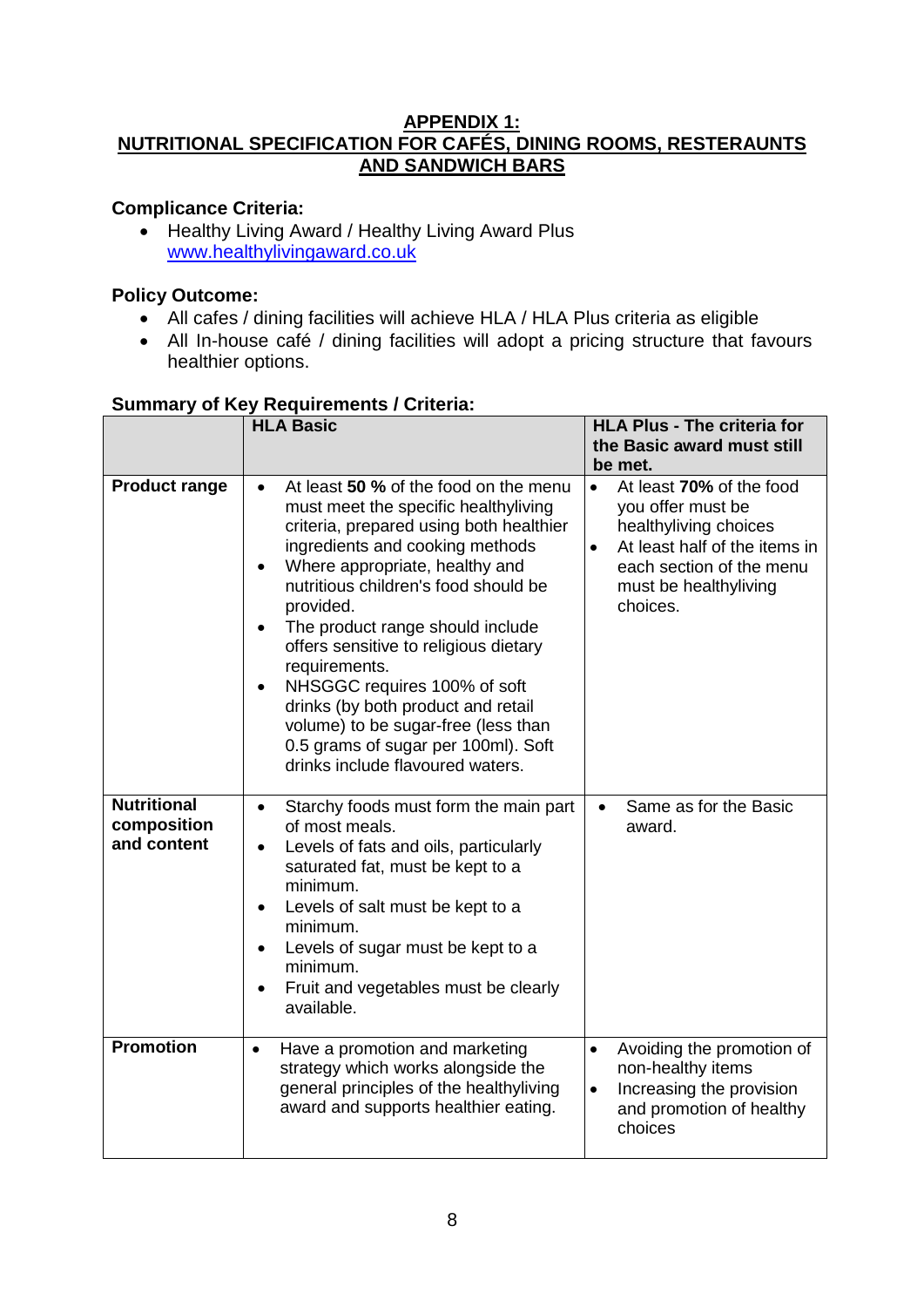#### **APPENDIX 2: NUTRITIONAL SPECIFICATION FOR MEAL VENDING**

# **Complicance Criteria:**

• Healthy Living Award / Healthy Living Award Plus [www.healthylivingaward.co.uk](http://www.healthylivingaward.co.uk/)

### **Policy Outcome:**

• All Meal Vending will achieve HLA criteria

| <b>Product range</b>                             | 70% of the product range must meet the healthyliving nutrient<br>$\bullet$<br>specifications<br>At least 1 healthyliving item must be available for each type of<br>٠<br>product.<br>The product range should include offers sensitive to religious<br>dietary requirements.                                         |
|--------------------------------------------------|----------------------------------------------------------------------------------------------------------------------------------------------------------------------------------------------------------------------------------------------------------------------------------------------------------------------|
| <b>Nutritional</b><br>composition and<br>content | Starchy foods must form the main part of most meals.<br>Levels of fats and oils, particularly saturated fat, must be kept<br>٠<br>to a minimum.<br>Levels of salt must be kept to a minimum.<br>٠<br>Levels of sugar must be kept to a minimum.<br>٠<br>Fruit and vegetables must be clearly available.<br>$\bullet$ |
| <b>Promotion</b>                                 | healthyliving items must be prominently positioned and should<br>٠<br>be priced competitively with other products<br>Meal deals - must contain fruit and or vegtables                                                                                                                                                |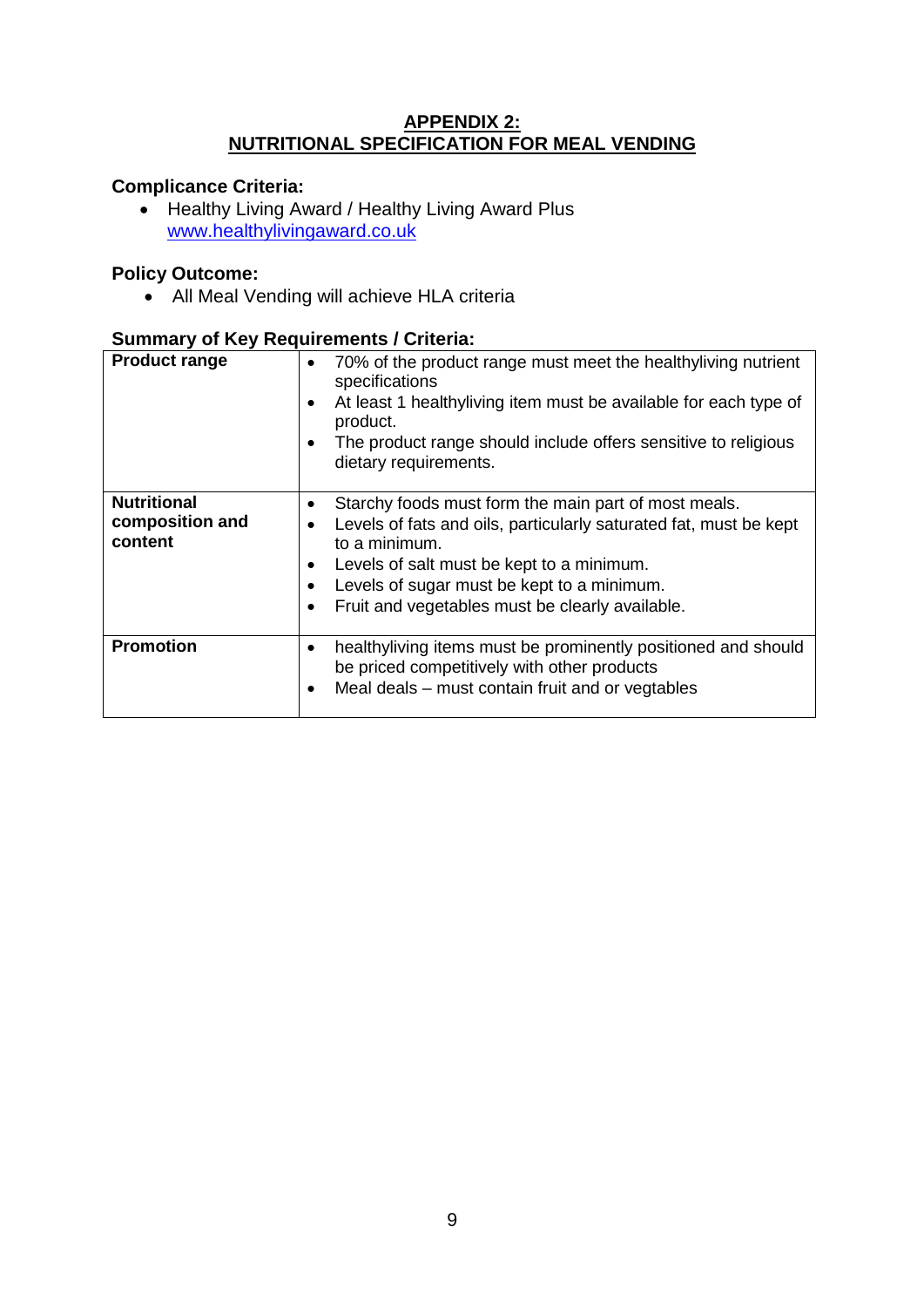### **APPENDIX 3: NUTRITIONAL SPECIFICATION FOR DRINK VENDING**

# **Complicance Criteria:**

• NHSGGC Vending Policy (2008) [http://www.staffnet.ggc.scot.nhs.uk/Partnerships/Greater%20Glasgow%20and](http://www.staffnet.ggc.scot.nhs.uk/Partnerships/Greater%20Glasgow%20and%20Clyde%20Services/FFN/Documents/Vending%20Policy%202008.pdf) [%20Clyde%20Services/FFN/Documents/Vending%20Policy%202008.pdf](http://www.staffnet.ggc.scot.nhs.uk/Partnerships/Greater%20Glasgow%20and%20Clyde%20Services/FFN/Documents/Vending%20Policy%202008.pdf)

# **Policy Outcome**:

- All Drink Vending will contain only sugar free items
- All commercial advertising (such as that located on vending machines, shop fronts etc) on NHS premises will exclude products high in sugar and/or fat

| <b>Product range</b>                             | A drinks vending machine MUST contain water, unsweetened<br>$\bullet$<br>fruit juice and/or low-fat milk.<br>Other drinks allowed if specific criteria (outlined in NHSGGC<br>Vending Policy) are met are:<br>Dairy - Semi-skimmed, skimmed milk or lower fat milks<br>$\geq$<br>Soya, rice or oat drinks enriched with calcium<br>$\geq$<br>Any variety of fruit juice or vegetable juice<br>$\geq$<br>Drinks made with a combination of water (still or<br>$\geq$<br>carbonated) and fruit and/or vegetable juice<br>Tea and coffee |
|--------------------------------------------------|---------------------------------------------------------------------------------------------------------------------------------------------------------------------------------------------------------------------------------------------------------------------------------------------------------------------------------------------------------------------------------------------------------------------------------------------------------------------------------------------------------------------------------------|
| <b>Nutritional</b><br>composition and<br>content | ALL soft drinks (including flavoured waters) within a vending<br>machine must be sugar-free (less than 0.5 grams of sugar per<br>100ml).<br>Unsweetened fruit juice, drinks made with a combination of<br>fruit juice and water and drinks made with a blend of fruit<br>and/or vegetables are acceptable in addition to soft drinks.                                                                                                                                                                                                 |
| <b>Promotion</b>                                 | Water and milk drinks should be prominently positioned, for<br>example, at eye level in glass fronted machines or listed first<br>in product lists.                                                                                                                                                                                                                                                                                                                                                                                   |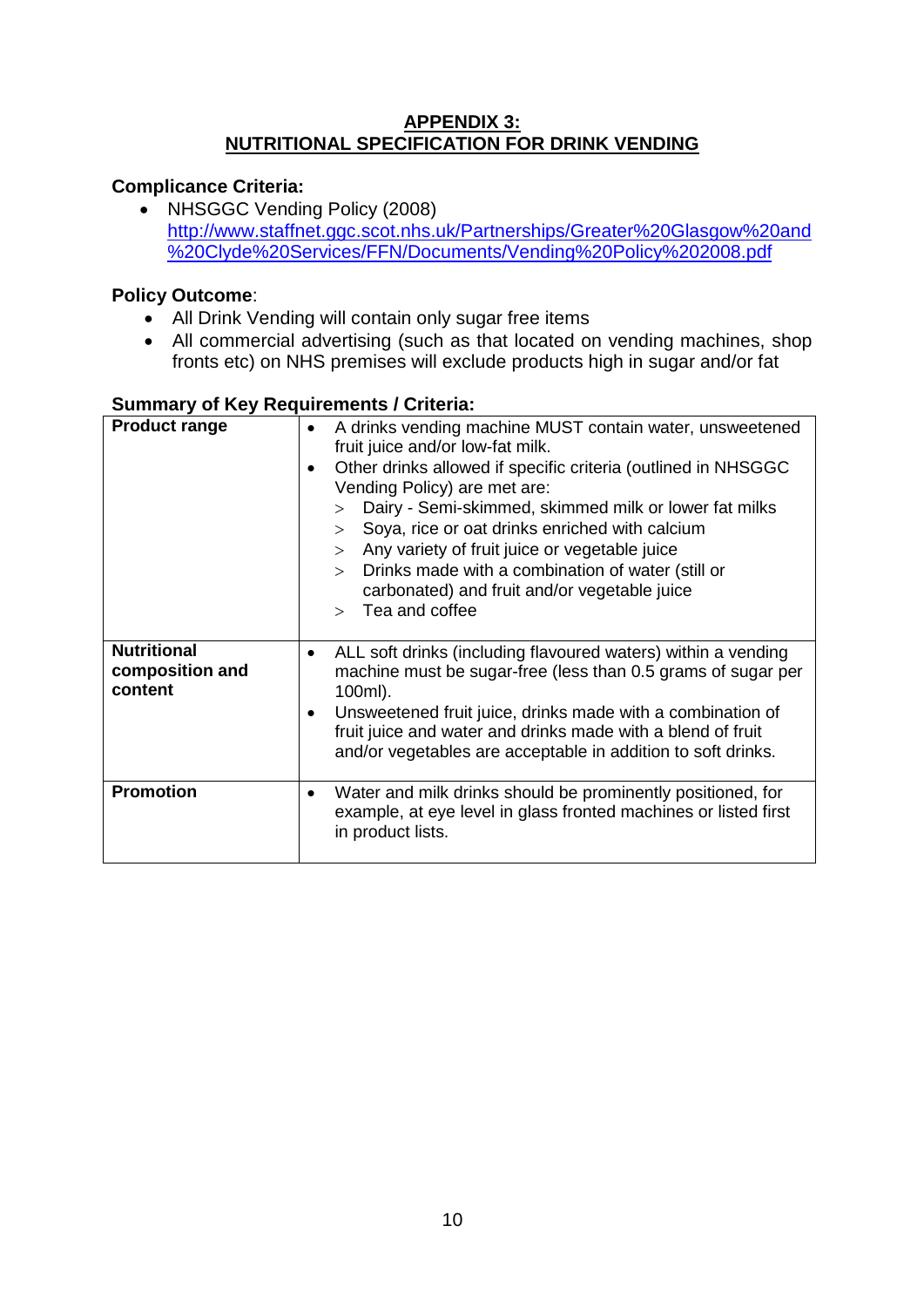### **APPENDIX 4: NUTRITIONAL SPECIFICATION FOR SNACK VENDING**

# **Complicance Criteria:**

- NHSGGC Vending Policy (2008) [http://www.staffnet.ggc.scot.nhs.uk/Partnerships/Greater%20Glasgow%20and](http://www.staffnet.ggc.scot.nhs.uk/Partnerships/Greater%20Glasgow%20and%20Clyde%20Services/FFN/Documents/Vending%20Policy%202008.pdf) [%20Clyde%20Services/FFN/Documents/Vending%20Policy%202008.pdf](http://www.staffnet.ggc.scot.nhs.uk/Partnerships/Greater%20Glasgow%20and%20Clyde%20Services/FFN/Documents/Vending%20Policy%202008.pdf)
- HLA Vending [NHSGGC Acute Food, Fluid and Nutrition Staffnet](http://www.staffnet.ggc.scot.nhs.uk/Acute/Division%20Wide%20Services/Food%20Fluid%20And%20Nutrition/Pages/default25441b9248e1429892e04d69e101b99b.aspx)

# **Policy Outcome:**

- All Snack Vending will achieve 50% 'healthy choices'
- All commercial advertising (such as that located on vending machines, shop fronts etc) on NHS premises will exclude products high in sugar and/or fat

| <b>Product range</b><br>(Crisps and<br>confectionary) | At least 50% of snack items available (by both product and<br>$\bullet$<br>retail volume) must meet the 'low/medium' nutrient<br>specifications as outlined in the HLA award.<br>NHSGGC require all crisps to be baked products.<br>٠     |
|-------------------------------------------------------|-------------------------------------------------------------------------------------------------------------------------------------------------------------------------------------------------------------------------------------------|
| <b>Nutritional</b><br>composition and<br>content      | Ensure lower fat, sugar and salt alternatives are offered in line<br>٠<br>with nutritional specifications in the HLA.                                                                                                                     |
| <b>Promotion</b>                                      | Options meeting criteria must be prominently positioned, for<br>٠<br>example, at eye level, and should be priced competitively with<br>other products.<br>No promotional material allowed advertising items not meeting<br>٠<br>criteria. |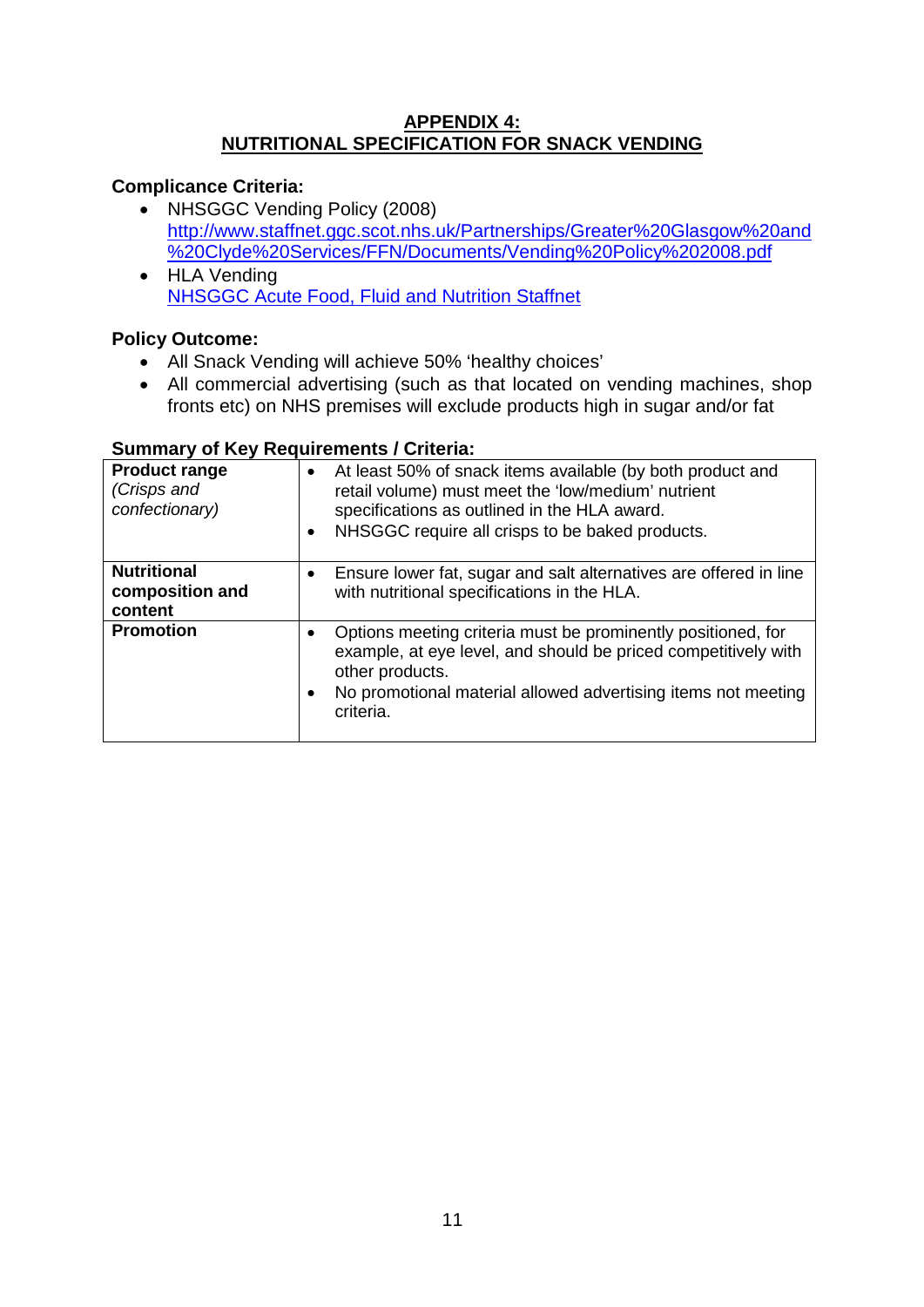### **APPENDIX 5: NUTRITIONAL SPECIFICATION FOR FOOD RETAIL (SHOPS)**

# **Compliance Criteria:**

- Scottish Grocers Federation's Healthy Living Programme Gold Standard (SGF) <http://www.scottishshop.org.uk/sgfhlp>
- NHSGGC Retail Specification [NHSGGC Acute Food, Fluid and Nutrition Staffnet](http://www.staffnet.ggc.scot.nhs.uk/Acute/Division%20Wide%20Services/Food%20Fluid%20And%20Nutrition/Pages/default25441b9248e1429892e04d69e101b99b.aspx)

# **Policy Outcome:**

- All retail outlets and shops will provide a range of healthy options\* as core retail items in line with SGF/HLA standards
- All retail outlets and shops will clearly promote healthy options\* through use of NHS branded promotional logos, signage etc. in line with SGF/HLA standards
- All retail outlets and shops will only promote healthy options<sup>\*</sup> at point of sale
- All retail outlets and shops will provide 70% compliance with sugar free drinks or a limited range of sugar based drinks
- All commercial advertising (such as that located on vending machines, shop fronts etc) on NHS premises will exclude products high in sugar and/or fat

| <b>Product range</b>                                        | The product range should include offers sensitive to religious dietary<br>$\bullet$<br>requirements.                                                                                                                     |
|-------------------------------------------------------------|--------------------------------------------------------------------------------------------------------------------------------------------------------------------------------------------------------------------------|
| Sundries                                                    | Comply with HLA criteria<br>$\bullet$                                                                                                                                                                                    |
| <b>Drinks</b>                                               | A minimum of 70% of soft drinks (by both retail volume and product) must<br>$\bullet$<br>be sugar-free (less than 0.5 grams of sugar per 100ml). Soft drinks include<br>flavoured waters.                                |
| Snacks(e.g.<br>confectionary & crisps)                      | At least 50% of items available must meet the 'low/medium' nutrient<br>$\bullet$<br>specifications as outlined in the HLA award.                                                                                         |
| Fruit and veg                                               | Ensure a range of fruit and vegetables are available at all times<br>$\bullet$                                                                                                                                           |
| Chilled/fresh foods<br>(cheese, spreads, milk,<br>desserts) | $\bullet$<br>50% to comply with HLA criteria                                                                                                                                                                             |
| Composite chilled (inc.<br>sandwiches, ready<br>meals)      | 50% comply with HLA criteria<br>$\bullet$                                                                                                                                                                                |
| Non perishable foods                                        | Options include 'healthy staples' for cooking/preparation as well as<br>$\bullet$<br>'healthier options' e.g. pasta, rice, tinned vegetables, tinned soups,<br>breakfast cereals, reduced sugar jam, low-fat pasta sauce |
| Perishable foods                                            | Presenting a range of goods reflecting low salt, fat and sugar including<br>$\bullet$<br>wholemeal products. e.g. bread and bakery products                                                                              |
| <b>Nutritional composition</b><br>and content               | Ensure lower fat, sugar and salt alternatives are offered and in line with<br>$\bullet$<br>nutritional specifications in the HLA.                                                                                        |
| <b>Promotion</b>                                            | Where possible utilise existing 'healthy eating' branding for product ranges /<br>$\bullet$<br>develop new NHSGGC branding.                                                                                              |
|                                                             | Options meeting criteria must be prominently positioned and where<br>$\bullet$<br>possible with dedicated retail space.                                                                                                  |
|                                                             | Avoiding the promotion of less-healthy items, particularly at the point of sale<br>٠<br>Ensure healthy items are priced competitively with other products.                                                               |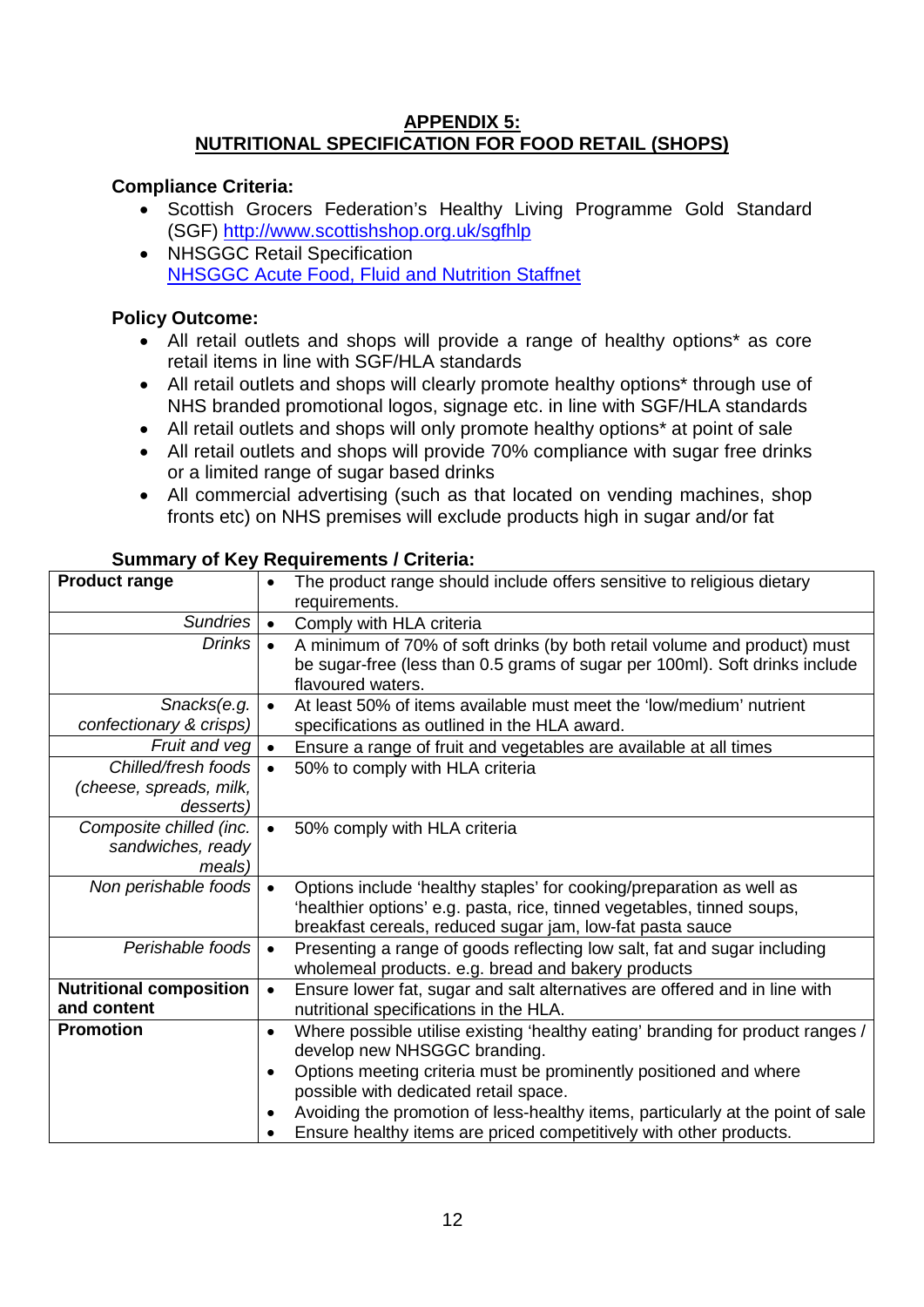#### **APPENDIX 6: NUTRITIONAL SPECIFICATION FOR FOOD RETAIL (TROLLEY SERVICES)**

# **Compliance Criteria:**

- Scottish Grocers Federation's Healthy Living Programme Gold Standard (SGF) <http://www.scottishshop.org.uk/sgfhlp>
- NHSGGC Trolley Specification [NHSGGC Acute Food, Fluid and Nutrition Staffnet](http://www.staffnet.ggc.scot.nhs.uk/Acute/Division%20Wide%20Services/Food%20Fluid%20And%20Nutrition/Pages/default25441b9248e1429892e04d69e101b99b.aspx)

# **Policy Outcome:**

• All trolley services will include a defined range of healthy options\*and achieve 50% 'healthy choices' in line with HLA

| <b>Product range</b>                             | At least 50% of snack items available must meet the<br>$\bullet$<br>'low/medium' nutrient specifications as outlined in the HLA<br>award<br>NHSGGC requires 100% of soft drinks (by both product and<br>$\bullet$<br>retail volume) to be sugar-free (less than 0.5 grams of sugar<br>per 100ml). Soft drinks include flavoured waters.<br>No 'extra sized' crisps or confectionery products should be<br>offered.<br>A selection of fruit should be offered at every service.<br>$\bullet$<br>The product range should include products sensitive to<br>religious dietary requirements. |
|--------------------------------------------------|------------------------------------------------------------------------------------------------------------------------------------------------------------------------------------------------------------------------------------------------------------------------------------------------------------------------------------------------------------------------------------------------------------------------------------------------------------------------------------------------------------------------------------------------------------------------------------------|
| <b>Nutritional</b><br>composition and<br>content | Ensure lower fat, sugar and salt alternatives are offered in line<br>٠<br>with nutritional specifications in the HLA.                                                                                                                                                                                                                                                                                                                                                                                                                                                                    |
| <b>Promotion</b>                                 | Options meeting criteria must be prominently positioned and<br>٠<br>should be priced competitively with other products.                                                                                                                                                                                                                                                                                                                                                                                                                                                                  |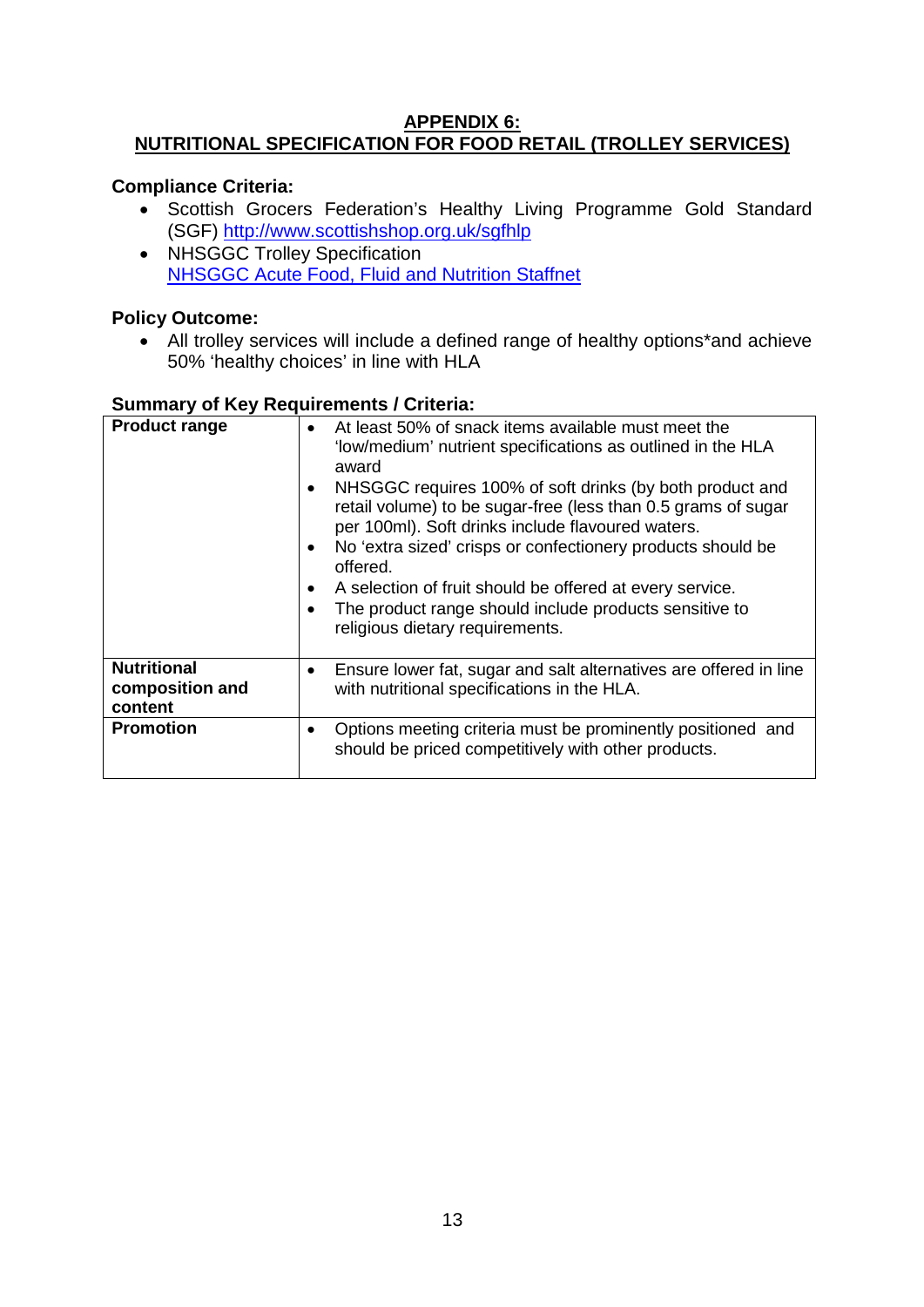#### **APPENDIX 7: NUTRITIONAL SPECIFICATION FOR SPECIALIST RETAIL (MARKET STALLS / FRUIT BARRAS)**

# **Compliance Criteria:**

- Scottish Grocers Federation's Healthy Living Programme Gold Standard (SGF)<http://www.scottishshop.org.uk/sgfhlp>
- NHSGGC Market Stalls [NHSGGC Acute Food, Fluid and Nutrition Staffnet](http://www.staffnet.ggc.scot.nhs.uk/Acute/Division%20Wide%20Services/Food%20Fluid%20And%20Nutrition/Pages/default25441b9248e1429892e04d69e101b99b.aspx)
- Fruit Barras Specification [NHSGGC Acute Food, Fluid and Nutrition Staffnet](http://www.staffnet.ggc.scot.nhs.uk/Acute/Division%20Wide%20Services/Food%20Fluid%20And%20Nutrition/Pages/default25441b9248e1429892e04d69e101b99b.aspx)

### **Policy Outcome:**

• Fruit and Vegetables will be made available for routine sale in all major acute sites

# **Summary of Key Requirements / Criteria:**

• **Market stalls: Where food items are offered for sale**

| <b>Product range</b> | Adhoc Market Stalls are acceptable based on local Facilities<br>Management agreements                                                                                                                                                                                                                                                                                                                                                                                                                                                                                                                   |
|----------------------|---------------------------------------------------------------------------------------------------------------------------------------------------------------------------------------------------------------------------------------------------------------------------------------------------------------------------------------------------------------------------------------------------------------------------------------------------------------------------------------------------------------------------------------------------------------------------------------------------------|
|                      | The sale of 'gift' type food items will be permitted for sale out-<br>with the HLA criteria e.g. home baked confectionary, jams etc<br>Perishable farm fresh products such as cheese, butter etc<br>should be provided for sale in suitable storage conditions e.g.<br>refrigeration<br>Fresh fruit and vegetables should be provided for sale in<br>$\bullet$<br>washed and 'whole' or pre-packed condition.<br>Fruit should not be prepared for sale on site.<br>٠                                                                                                                                    |
|                      | Supplier(s) must ensure they are compliant with current<br>government legislation regarding the retail of food items and<br>will be expected to produce documentation surrounding their<br>food safety practices e.g. preparation, transport/storage and<br>presentation on request<br>Supplier(s) must ensure that relevant infection control and<br>$\bullet$<br>environmental health protocols are adhered.<br>Supplier(s) must ensure that staff and volunteers have<br>٠<br>attended relevant training REHIS or equivalent, manual<br>handling, health and safety at work and consumer protection. |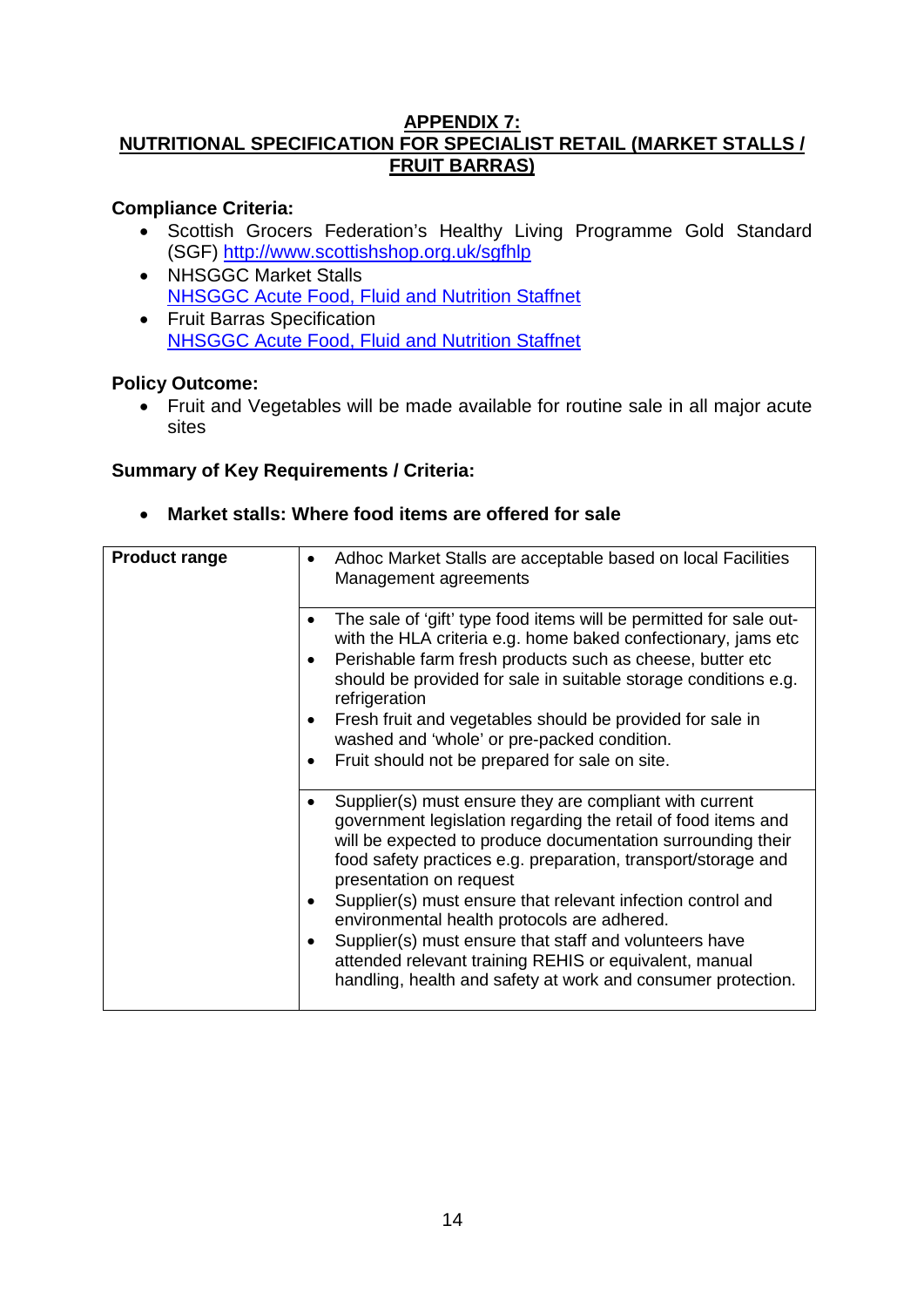# • **Fruit and Vegetable Barras:**

| <b>Product range</b> | NHSGGC will appoint preferred contractors to sell fruit and<br>vegetables in specific locations subject to contractual<br>agreement.                                                                                                                                                                                                                                                                                                                                                                                                                                                                                                                                                                                                                                                                                                             |
|----------------------|--------------------------------------------------------------------------------------------------------------------------------------------------------------------------------------------------------------------------------------------------------------------------------------------------------------------------------------------------------------------------------------------------------------------------------------------------------------------------------------------------------------------------------------------------------------------------------------------------------------------------------------------------------------------------------------------------------------------------------------------------------------------------------------------------------------------------------------------------|
|                      | Fresh fruit and vegetables should be provided for sale in<br>washed and 'whole' or pre-packed condition.<br>Fruit should not be prepared for sale on site.                                                                                                                                                                                                                                                                                                                                                                                                                                                                                                                                                                                                                                                                                       |
|                      | Supplier(s) must ensure they are compliant with current<br>government legislation surrounding the sale of fresh fruit and<br>vegetables and will be expected to produce documentation<br>surrounding their food safety practices e.g. preparation,<br>transport/storage and presentation on request<br>Supplier(s) must ensure that relevant infection control and<br>environmental health protocols are adhered to with regards to<br>the selling of fresh vegetables.<br>Supplier(s) must ensure that staff and volunteers have<br>attended relevant training REHIS or equivalent, manual<br>handling, health and safety at work and consumer protection.<br>Supplier(s) will be expected to liaise with the Scottish Grocers<br>Federation (SGF) or equivalent and when required attend the<br>Gold Standard for Community Retailers training |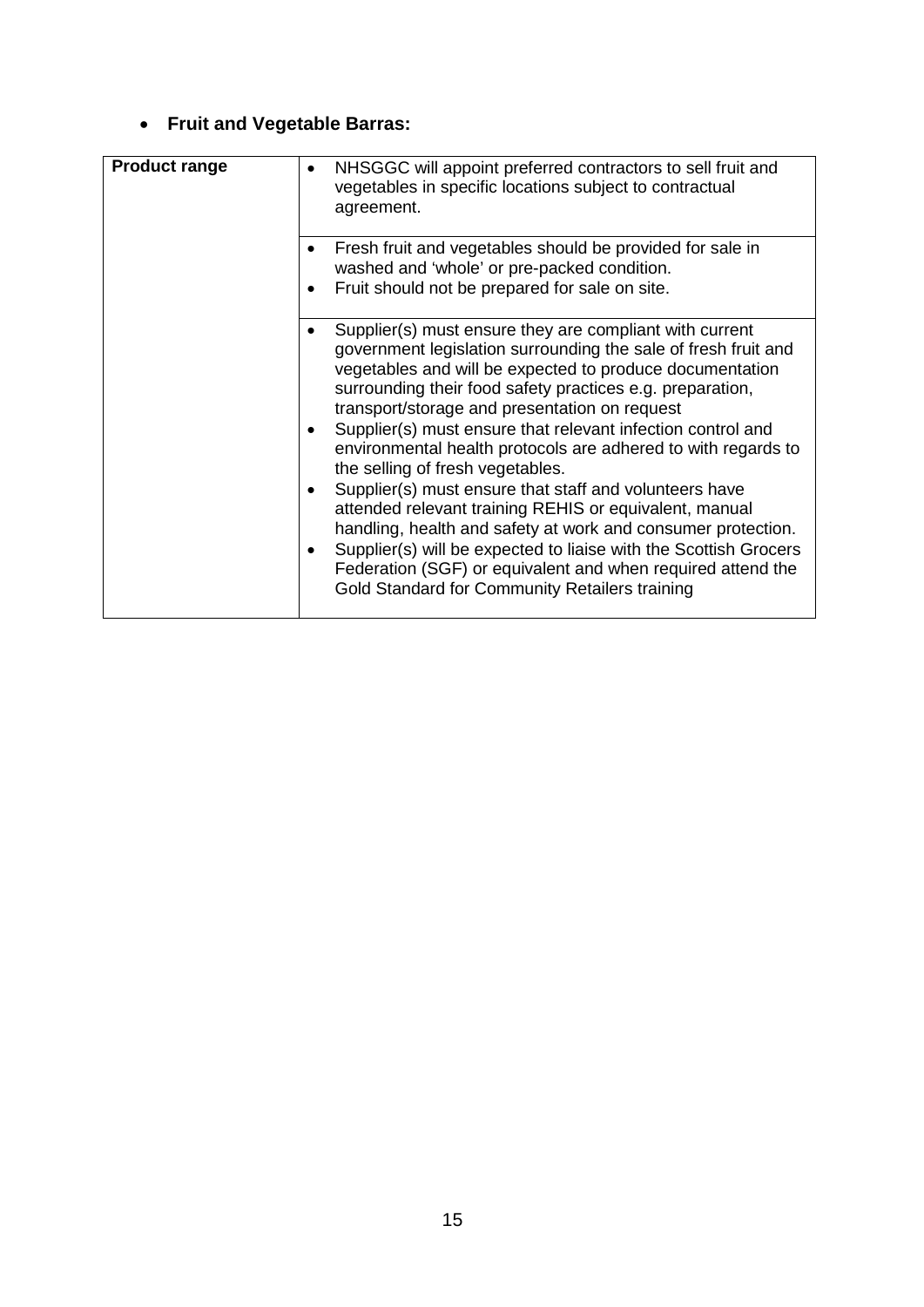#### **APPENDIX 8: NUTRITIONAL SPECIFICATION FOR HOSPITALITY FUNCTIONS**

# **Compliance Criteria:**

• Healthy Living Basic and Plus Award (HLA) [www.healthylivingaward.co.uk](http://www.healthylivingaward.co.uk/)

# **Policy Outcome:**

• Supplier of hospitality functions should comply with HLA.

| Summary Or Rey Requirements / Criteria.       |                                                                                                                                                                                                                                                                                                                                                                                                                                                                    |  |
|-----------------------------------------------|--------------------------------------------------------------------------------------------------------------------------------------------------------------------------------------------------------------------------------------------------------------------------------------------------------------------------------------------------------------------------------------------------------------------------------------------------------------------|--|
|                                               | <b>HLA Basic</b>                                                                                                                                                                                                                                                                                                                                                                                                                                                   |  |
| <b>Product range</b>                          | At least 50 % of the food on the menu must meet<br>the specific healthyliving criteria, prepared using<br>both healthier ingredients and cooking methods<br>The product range should include offers sensitive to<br>$\bullet$<br>religious dietary requirements.<br>NHSGGC requires 100% of soft drinks (by both<br>$\bullet$<br>product and retail volume) to be sugar-free (less<br>than 0.5 grams of sugar per 100ml). Soft drinks<br>include flavoured waters. |  |
| <b>Nutritional composition and</b><br>content | Starchy foods must form the main part of most<br>٠<br>meals.<br>Levels of fats and oils, particularly saturated fat,<br>$\bullet$<br>must be kept to a minimum.<br>Levels of salt must be kept to a minimum.<br>Levels of sugar must be kept to a minimum.<br>Fruit and vegetables must be clearly available.                                                                                                                                                      |  |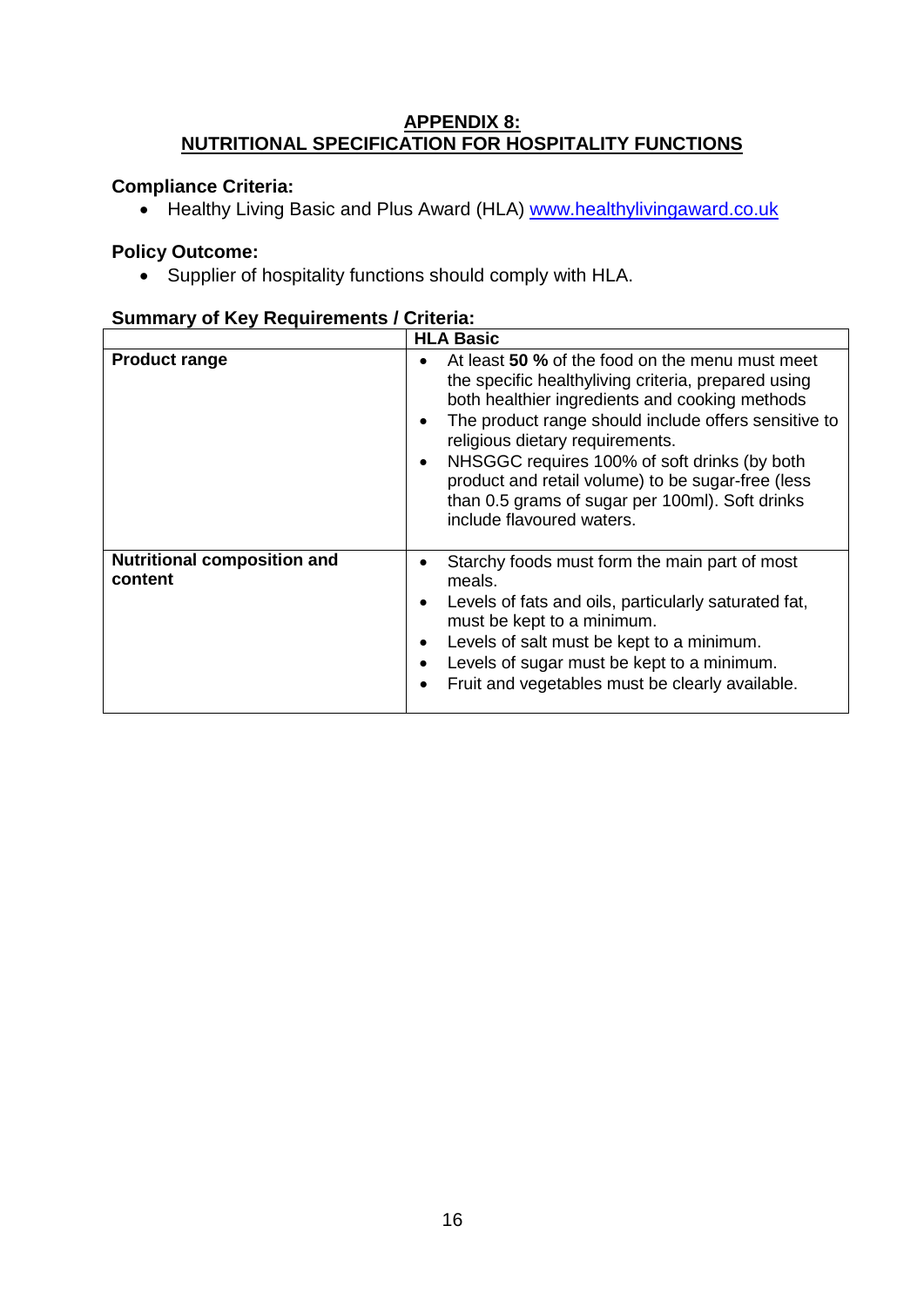### **APPENDIX 9: HEALTHY OPTIONS AND A 'CORE PRODUCT' LIST**

# **Compliance Criteria:**

- Healthy Living Basic and Plus Award (HLA) [www.healthylivingaward.co.uk](http://www.healthylivingaward.co.uk/)<br>• NHS GGC Core product list May 14
- NHS GGC Core product list May 14 [NHSGGC Acute Food, Fluid and Nutrition Staffnet](http://www.staffnet.ggc.scot.nhs.uk/Acute/Division%20Wide%20Services/Food%20Fluid%20And%20Nutrition/Pages/default25441b9248e1429892e04d69e101b99b.aspx)

# **Policy Outcome:**

• The range of healthy products<sup>\*</sup> routinely offered for sale will be extended through liaison with National Procurement/ National Facilities contracts

| <b>Product Type</b> | <b>Products Meeting HLA Criteria (Low - Medium)</b>                                                                                                                                                                                                                                                                                                                                                        |
|---------------------|------------------------------------------------------------------------------------------------------------------------------------------------------------------------------------------------------------------------------------------------------------------------------------------------------------------------------------------------------------------------------------------------------------|
| <b>Sundries</b>     | <b>Kallo Corn Cakes</b><br>$\bullet$<br><b>Kallo Rice Cakes</b><br>$\bullet$<br>Rivita Crisp Breads (expect Fruit Crunch)<br>$\bullet$<br><b>Rivita Thins</b><br>$\bullet$<br><b>Rivita Minis</b><br>$\bullet$<br>Jacobs Crisp breads<br>$\bullet$<br>Jacobs Flats breads<br>$\bullet$                                                                                                                     |
| <b>Drinks</b>       | Minute maid 100%; orange, apple<br>$\bullet$<br>Capri Sun 100% juice; apple, orange<br>٠<br>Appletiser<br>$\bullet$<br>Peartiser<br>$\bullet$<br>Sugar free flavoured water<br>$\bullet$<br>Sugar free fizzy drinks<br>$\bullet$<br>Still water (plain)<br>$\bullet$<br>Sparkling water (plain)<br>$\bullet$<br>Plain milk                                                                                 |
| Snacks (Savoury)    | Crisps - Walkers Baked Cheese & Onion<br>Crisps - Walkers Baked Salt & Vinegar<br>Crisps - Walker French Fries                                                                                                                                                                                                                                                                                             |
| Snacks (Sweet)      | Cereal bar - Alpen Light<br>$\bullet$<br>Cereal bar - Go Ahead<br>$\bullet$<br>Cereal bar - Jordans Frusli<br>$\bullet$<br>Cereal bar - Nature<br>$\bullet$<br>Hartleys no added sugar ready to eat jelly; strawberry, raspberry,<br>$\bullet$<br>orange<br>Hartleys low calorie ready to eat jelly; strawberry, raspberry,<br>$\bullet$<br>orange<br>Ambrosia light rice<br>٠<br>Ambrosia low fat custard |
| Fruit & Vegetables  | All fresh.<br>$\bullet$                                                                                                                                                                                                                                                                                                                                                                                    |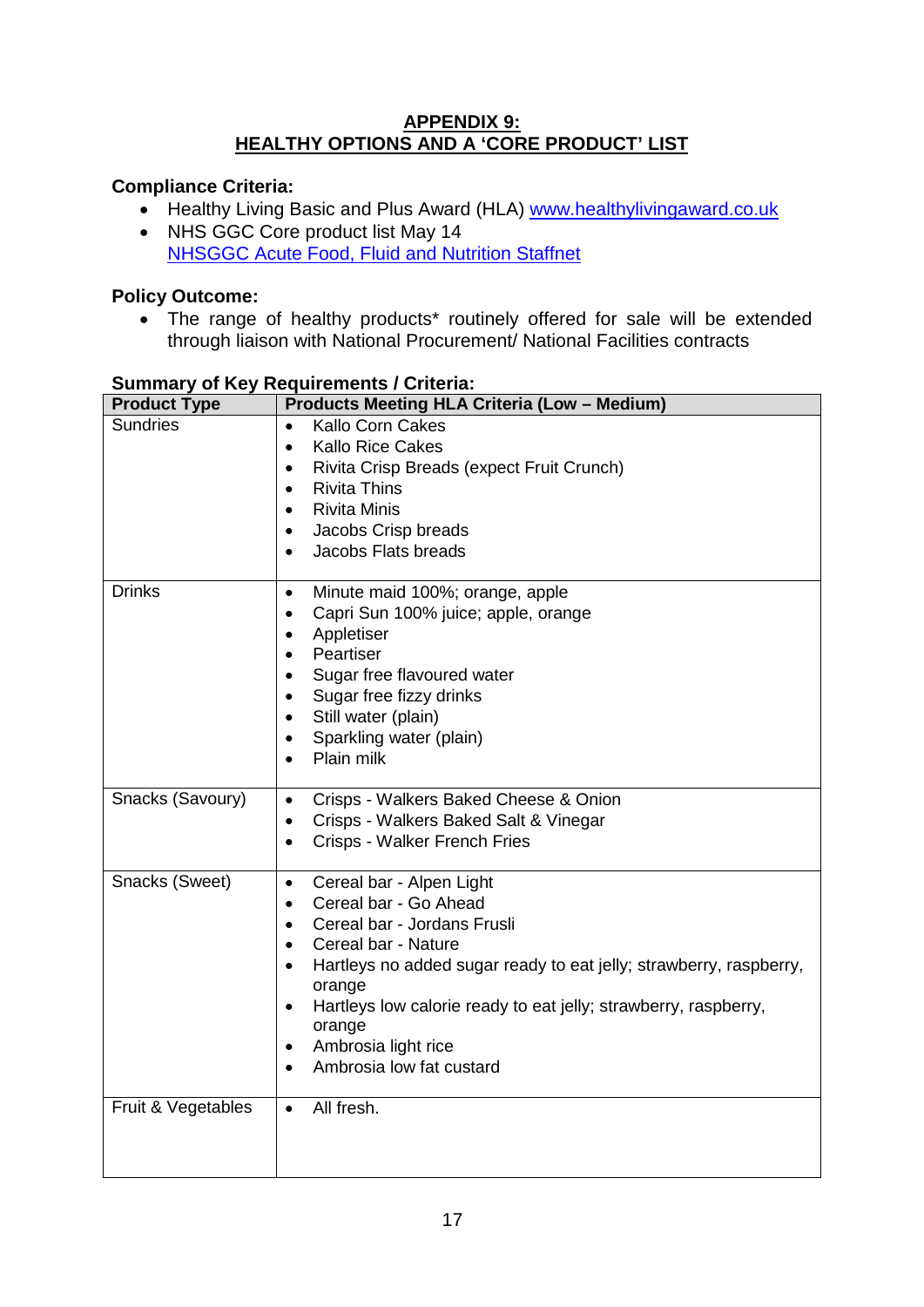| Chilled/fresh foods<br>(cheese, spreads,<br>milk)      | Cheese - The Laughing Cow Light<br>$\bullet$<br>Cheese - Philadelphia lightest<br>$\bullet$<br>Yoghurt drink - Danone Actimel; Raspberry, Strawberry, Original,<br>$\bullet$<br>Coconut, Blueberry, Multifruit<br>Fat Free greek yoghut total %<br>٠<br>Yoghurt - Yeo Valley 0% Fat Natural<br>$\bullet$<br>Yoghurt - Yeo Valley Natural<br>٠<br>Yoghurt - Danone Activia; Forest Fruit, Lemon & Lime, Peach,<br>Raspberry, Cherry, Raspberry Layer<br>Weight Watchers Fromage Frais; Summer fruit, Berry fruit<br>٠<br>Weight Watchers Youghurts; Summer fruit, desset recipe, citrus<br>$\bullet$<br>fruit, toffee & vanilla<br>Yoghurt - Muller Light: Turkish delight, smooth toffee, orange,<br>٠<br>strawberry, vanilla, cherry<br>Cheese and bread - Philadelphia splendips nacho & tomato salsa<br>٠<br>Cheese and bread - Philadelphia splendips-med flatbreads &<br>٠<br>chutney |
|--------------------------------------------------------|--------------------------------------------------------------------------------------------------------------------------------------------------------------------------------------------------------------------------------------------------------------------------------------------------------------------------------------------------------------------------------------------------------------------------------------------------------------------------------------------------------------------------------------------------------------------------------------------------------------------------------------------------------------------------------------------------------------------------------------------------------------------------------------------------------------------------------------------------------------------------------------------|
| Composite chilled<br>(inc. Sandwiches,<br>ready meals) | PJ's Sandwich<br>$\bullet$<br>Rolls<br>$\bullet$<br>Ciabatta & Wraps<br>٠<br>Egg mayonnaise<br>٠<br>Chicken mayo & sweetcorn<br>$\bullet$<br>Chicken & herb mayo salad<br>٠<br>Prawn mayonnaise<br>٠<br>Egg & sundried tomato<br>٠<br>Caesar chicken with parmesan<br>$\bullet$<br>Goats cheese<br>Tomato & rocket<br>$\bullet$<br>Scottish roast beef & onion<br>$\bullet$<br>Prawn & lemon mayonnaise & salad<br>٠<br>Highland ham & Arran mustard<br>$\bullet$<br>Peppered pastrami & gherkin<br>Mexican three bean<br>Pastrami & cream cheese                                                                                                                                                                                                                                                                                                                                          |
| Non perishable<br>foods                                | Soup - Heinz squeeze and stir; cream of tomato, minestrone, med<br>veg<br>Composite - John West light lunch<br>٠<br>Composite - The Food Doctor- Bulgar wheat and quinoa pot with<br>tomato, black olive and basil/asparagus leek & mint<br>Cereals - Quaker Oats; original, puffed wheat<br>٠<br>Cereals - Post; Grape Nuts<br>٠<br>Cereals - Nestle; Shredded wheat<br>$\bullet$<br>Cereals - Scotts; Easy porage oats orginal<br>٠<br>Cereals - Kellogs; Rice Crispies, Corn Flakes<br>$\bullet$<br>Batchelor Deli box noodles<br>$\bullet$<br>Batchelor cup of soup<br>٠<br>Heniz beans<br>٠<br><b>Branstons Beans</b><br>Heniz Spaghetti Hoops<br><b>Batchelor Super noodles</b>                                                                                                                                                                                                      |